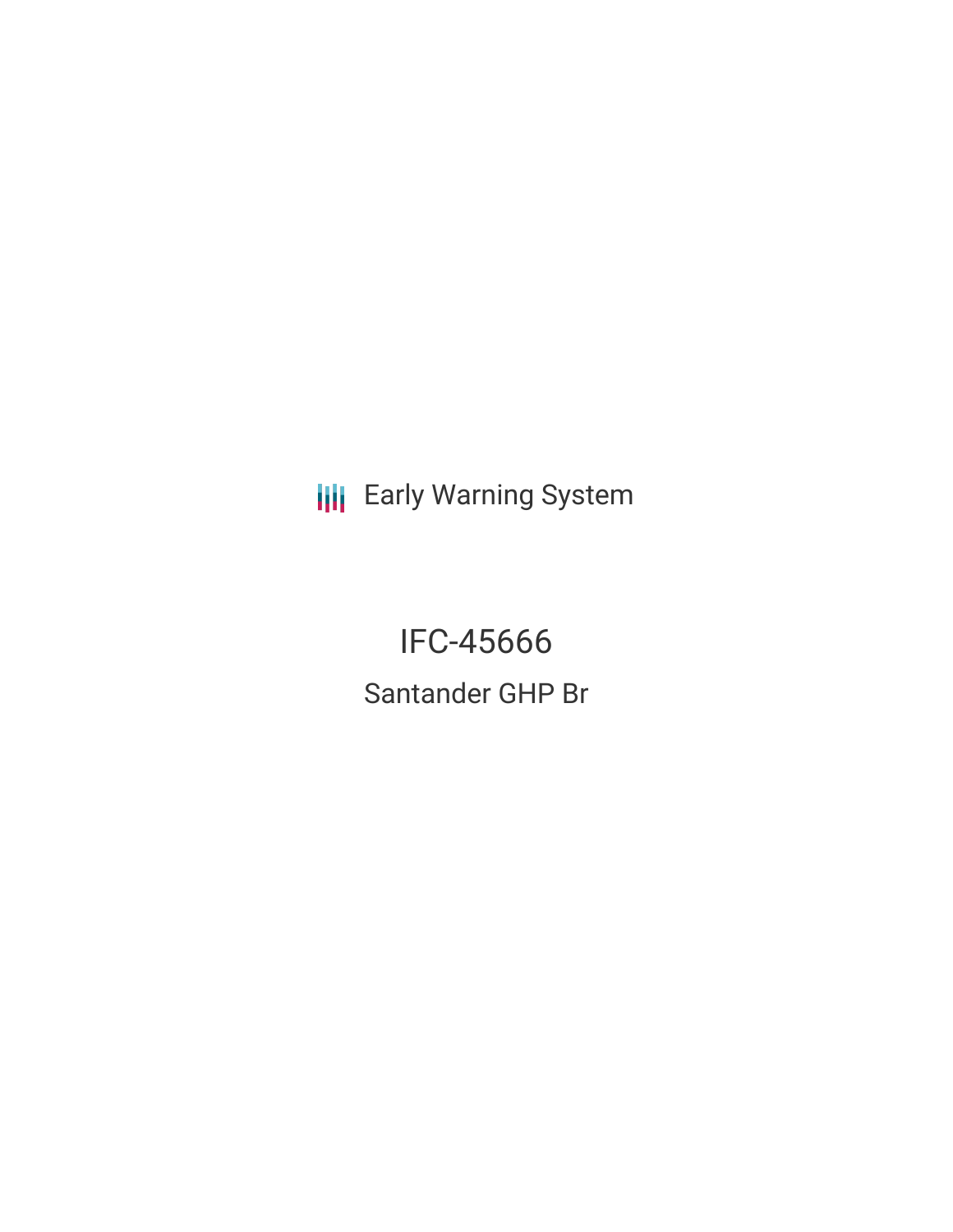## **Quick Facts**

| <b>Countries</b>               | Brazil                                  |
|--------------------------------|-----------------------------------------|
| <b>Specific Location</b>       | UNINFORMED                              |
| <b>Financial Institutions</b>  | International Finance Corporation (IFC) |
| <b>Status</b>                  | Approved                                |
| <b>Bank Risk Rating</b>        | FI                                      |
| <b>Voting Date</b>             | 2021-11-30                              |
| <b>Borrower</b>                | <b>BANCO SANTANDER BRASIL SA</b>        |
| <b>Sectors</b>                 | <b>Education and Health</b>             |
| <b>Investment Type(s)</b>      | Loan                                    |
| <b>Investment Amount (USD)</b> | \$150.00 million                        |
| <b>Project Cost (USD)</b>      | \$150.00 million                        |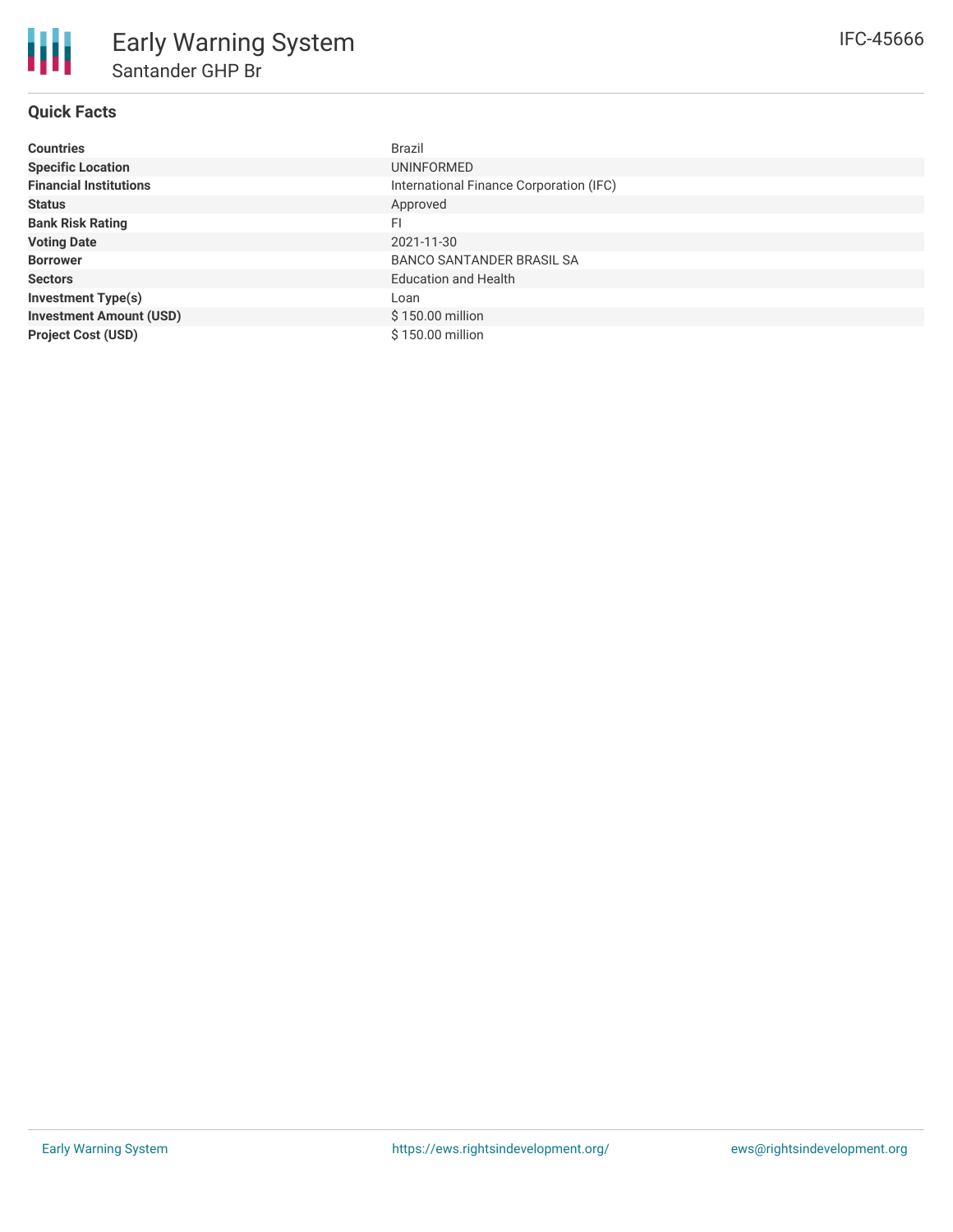

# **Project Description**

The indicative proposed investment consists of a 3-year loan of up to US\$150 million to Banco Santander (Brasil) S.A. ("Santander" or the "Bank"), an existing IFC client since 2009. The Project aims to support the Bank's consumer finance lending to healthcare services Micro, Small and Medium Enterprises ("MSMEs") as well as doctors and health professionals to purchase medical equipment ("MedTech") to meet the increased service demand to fight COVID and further equipping the Brazilian health system for future resilience ("the Project"). In addition, up to 30 percent of the loan may be used to finance working capital needs for MSMEs (MedTech manufacturers or distributors and healthcare services providers). As a result of the proposed use of proceeds, this Project is processed under the Global Health Platform ("GHP"), a US\$4 billion IFC program with the objective of mobilizing private investment to close the healthcare supply gaps in the wake of Covid-19.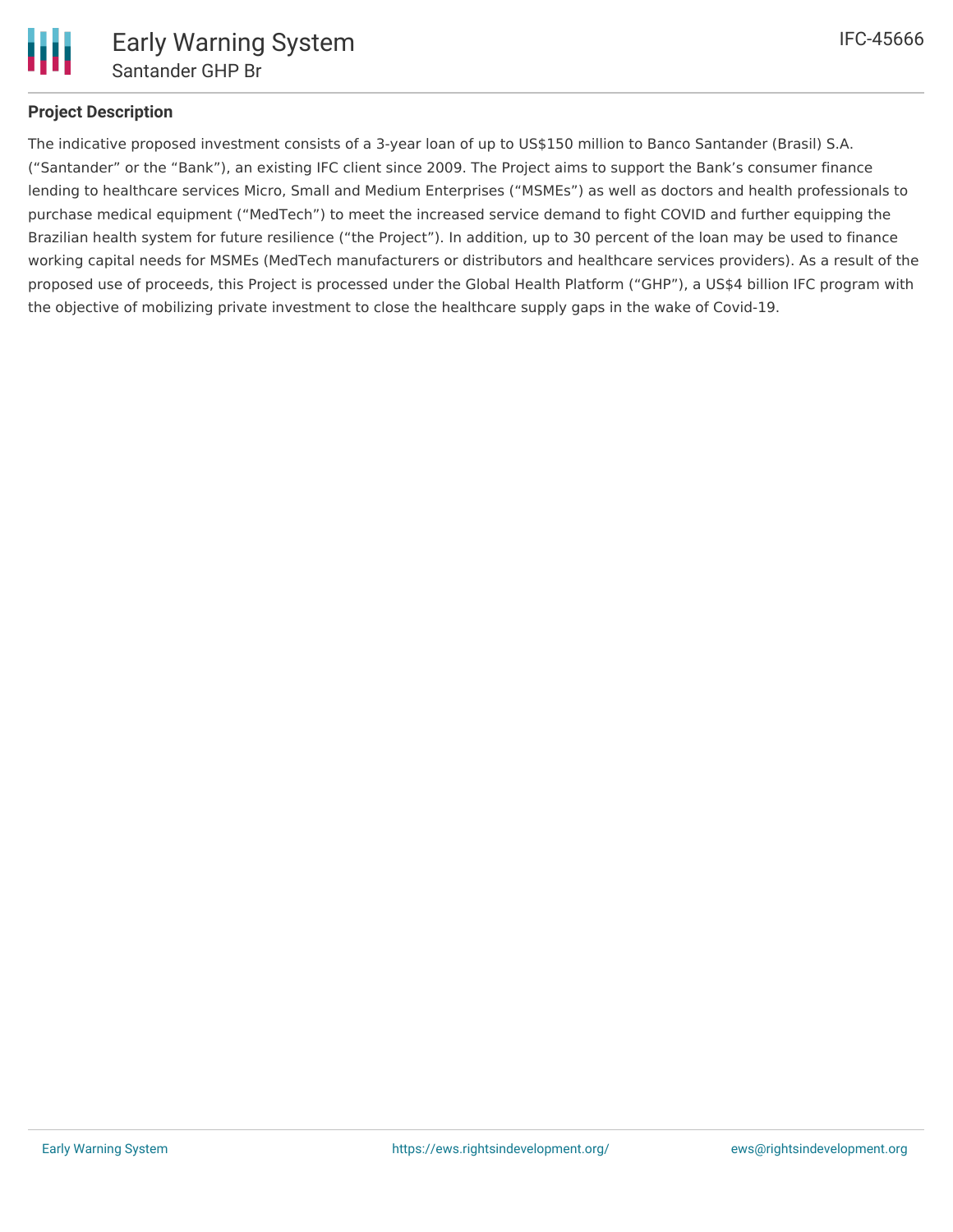### **Investment Description**

• International Finance Corporation (IFC)